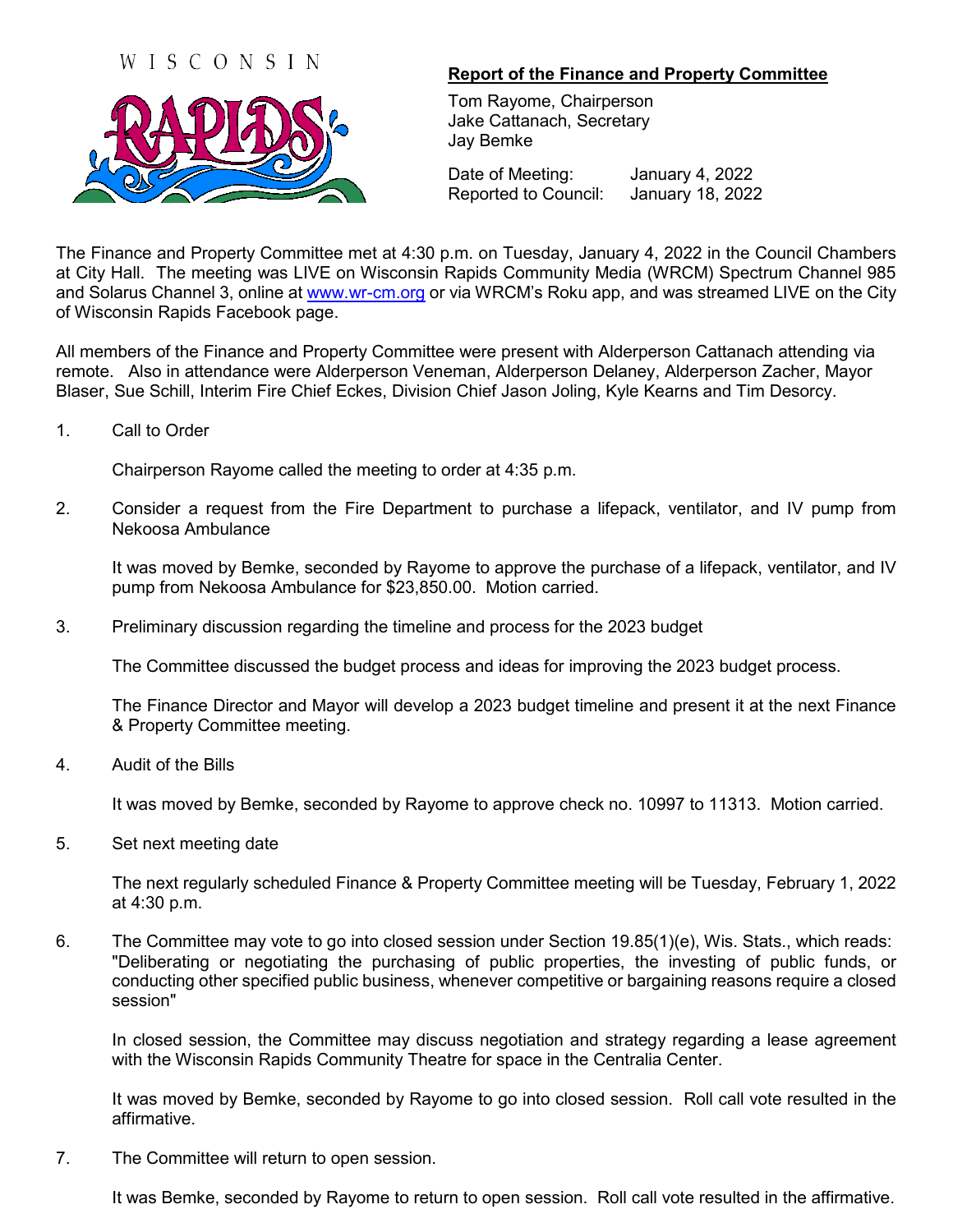8. Review and approve a lease agreement for the Wisconsin Rapids Community Theatre for space in the Centralia Center.

It was moved by Cattanach, seconded by Rayome to approve a lease with the Wisconsin Rapids Community Theatre with a term of 30-months at \$1,250.00 per month and the lease area will include the storage area.

9. Adjourn

It was moved by Rayome, seconded by Bemke to adjourn. Motion carried and meeting adjourned at 5:40 p.m.

The City of Wisconsin Rapids encourages participation from all its citizens. If participation at any public meeting is not possible due to a disability, notification to the city clerk's office at least 48 hours prior to the scheduled meeting is encouraged to make the necessary accommodations. Call the clerk at (715) 421-8200 to request accommodations.